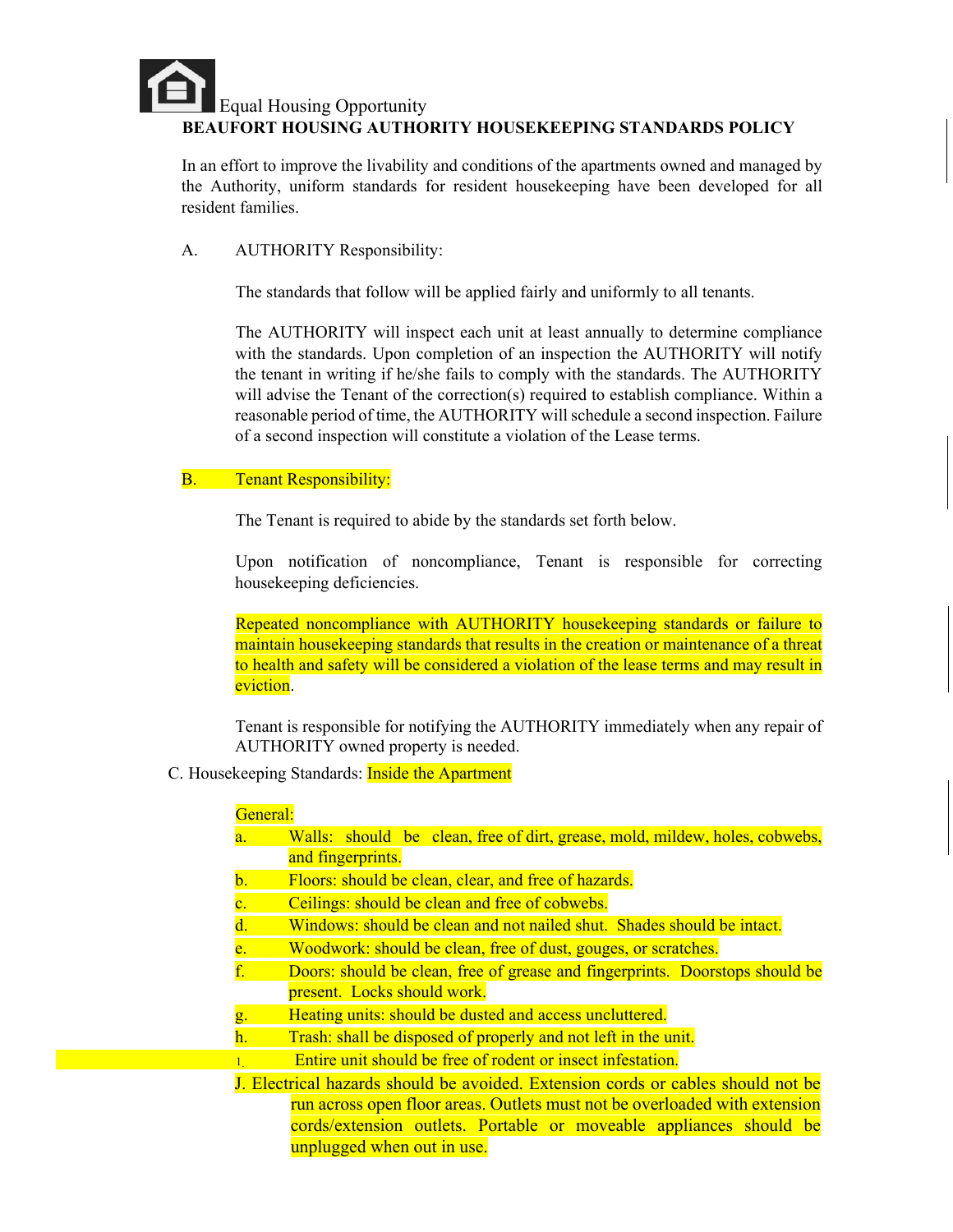k. Litter boxes should be clean and free of noxious odors. There should be no evidence of pet urine in the unit. Where birds are allowed, cages should be clean. Fish tanks should not be cloudy. Evidence of pets should not be notable by unpleasant odors or pet caused damage.

## Kitchen:

- a. Stove: should be clean and free of food and grease.
- b. Refrigerator: should be clean. Freezer door should close properly and freezer have no more than one inch of ice. No stickers (decals) on refrigerators.
- c. Cabinets: should be clean and neat. Cabinet surfaces and countertops should be free of grease and spilled food. Cabinets should not be overloaded. Storage under the sink should be limited to small or lightweight items to permit access for repairs. Do not store heavy pots and pans under the sink.
- d. Exhaust Fan: should be free of grease and dust.
- e. Sink: should be clean, free of grease and garbage. Dirty dishes should be washed and put away in a timely manner.
- f. Food storage areas: should be neat and clean without spilled food.
- g. Walls and Windows and Floors: Should be clean and free of food, dirt, grease, mold, and mildew.
- g. Trash/garbage: should be stored in a covered container until removed to the disposal area.

### Bathroom:

- a. Toilet and tank: should be clean and odor free.
- b. Tub and shower: should be clean and free of excessive mildew and mold. Where applicable, shower curtains should be in place, and of adequate length.
- c. Lavatory: should be clean.
- d. Fans: should be free of dust.
- e. Walls and Windows: should be clean and free of dirt, mold, and mildew.

### **Storage Areas:**

- a. Linen closet: should be neat and clean.
- b. Other closets: should be neat and clean. No flammable materials should be stored in the unit.
- c. Other storage areas: should be clean, neat and free of hazards.
- D. Housekeeping Standards: Outside the Apartment

Some standards apply only when the area noted is for the exclusive use of the Resident:

- a. Yards: should be free of debris, trash.
- b. Exterior walls: should be free of graffiti.
- c. Porches (front and rear): should be clean and free of hazards. Any items stored on the porch should be outdoor items only and shall not over crown or impede access to the unit.
- d. Steps (front and rear): should be clean, and free of hazards.
- e. Sidewalks: should be clean and free of hazards.